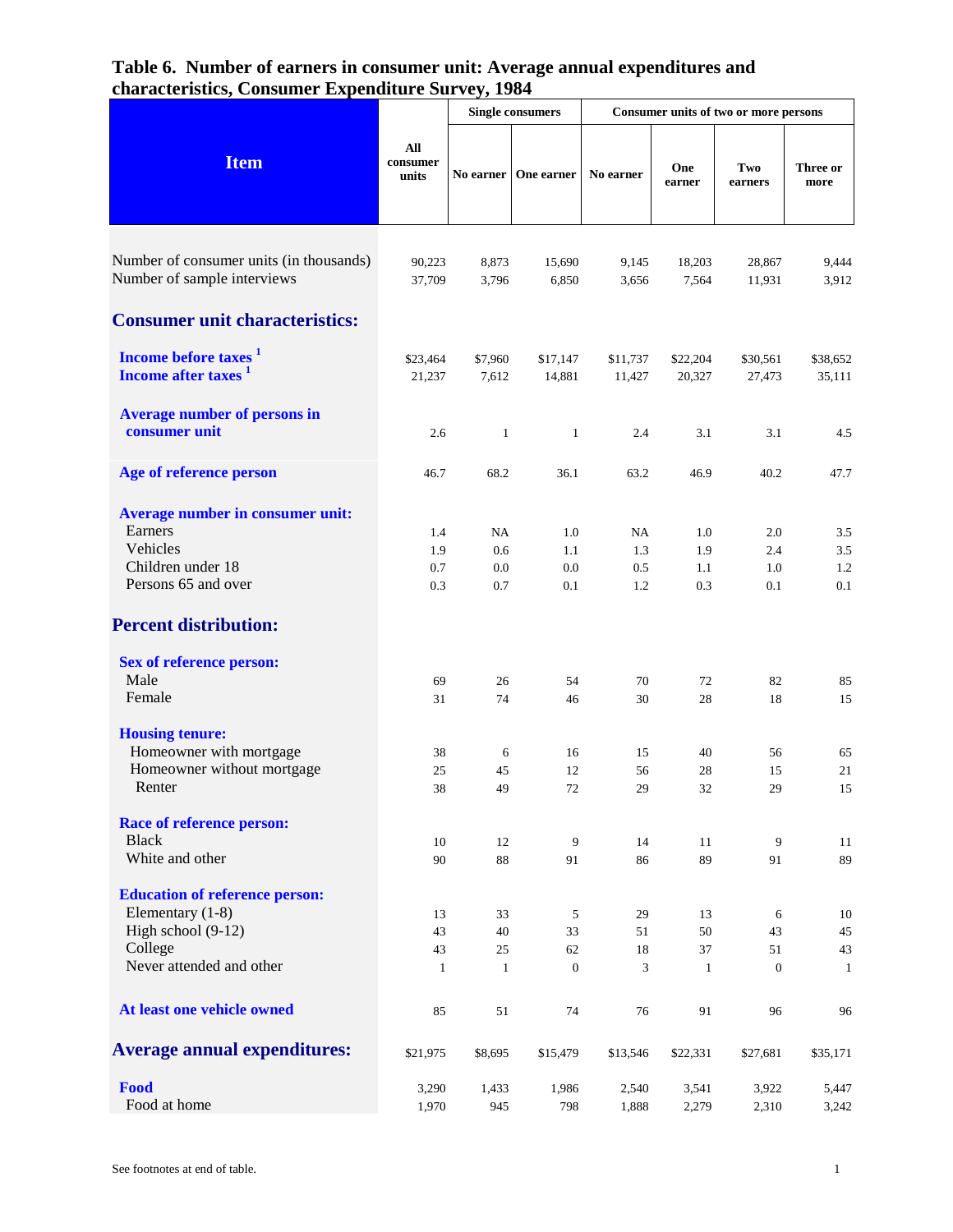|                                              |                          | <b>Single consumers</b> |                | Consumer units of two or more persons |               |                |                  |
|----------------------------------------------|--------------------------|-------------------------|----------------|---------------------------------------|---------------|----------------|------------------|
| <b>Item</b>                                  | All<br>consumer<br>units | No earner               | One earner     | No earner                             | One<br>earner | Two<br>earners | Three or<br>more |
| Cereals and bakery products                  | 262                      | 138                     | 104            | 268                                   | 308           | 302            | 417              |
| Cereals and cereal products                  | 84                       | 38                      | 29             | 91                                    | 105           | 97             | 129              |
| <b>Bakery</b> products                       | 178                      | 100                     | 75             | 176                                   | 203           | 205            | 289              |
| Meats, poultry, fish, and eggs               | 586                      | 256                     | 207            | 572                                   | 676           | 683            | 1,042            |
| Beef                                         | 199                      | 81                      | 69             | 170                                   | 247           | 232            | 355              |
| Pork                                         | 119                      | 44                      | 36             | 136                                   | 131           | 144            | 200              |
| Other meats                                  | 81                       | 30                      | 29             | 78                                    | 88            | 100            | 139              |
| Poultry                                      | 85                       | 42                      | 33             | 87                                    | 102           | 96             | 140              |
| Fish and seafood                             | 67                       | 42                      | 26             | 60                                    | 64            | 72             | 149              |
| Eggs                                         | 35                       | 17                      | 13             | 40                                    | 43            | 39             | 59               |
| Dairy products                               | 253                      | 121                     | 107            | 240                                   | 298           | 295            | 408              |
| Fresh milk and cream                         | 128                      | 62                      | 50             | 134                                   | 151           | 143            | 216              |
| Other dairy products                         | 125                      | 59                      | 57             | 106                                   | 147           | 152            | 193              |
| Fruits and vegetables                        | 313                      | 178                     | 137            | 324                                   | 374           | 347            | 488              |
| Fresh fruits                                 | 93                       | 55                      | 42             | 101                                   | 111           | 101            | 147              |
| Fresh vegetables                             | 92                       | 49                      | 42             | 97                                    | 107           | 102            | 144              |
| Processed fruits                             | 72                       | 47                      | 29             | 71                                    | 86            | 79             | 113              |
| Processed vegetables                         | 56                       | 27                      | 24             | 55                                    | 69            | 66             | 83               |
| Other food at home<br>Sugar and other sweets | 526                      | 245                     | 228            | 464<br>74                             | 592           | 645            | 830              |
| Fats and oils                                | 74                       | 41                      | 29             | 61                                    | 84            | 86             | 121<br>79        |
| Miscellaneous foods                          | 56<br>218                | 28<br>91                | 20<br>95       | 172                                   | 65<br>244     | 67<br>281      | 336              |
| Nonalcoholic beverages                       | 178                      | 85                      | 84             | 156                                   | 199           | 212            | 294              |
| Food prep by cu, out-of-town trips           | 30                       |                         |                | 20                                    |               |                |                  |
| Food away from home                          | 1,320                    | 8<br>488                | 15<br>1,188    | 653                                   | 32<br>1,262   | 37<br>1,612    | 56<br>2,205      |
|                                              |                          |                         |                |                                       |               |                |                  |
| <b>Alcoholic beverages</b>                   | 275                      | 75                      | 347            | 132                                   | 217           | 322            | 471              |
| <b>Housing</b>                               | 6,674                    | 3,499                   | 4,636          | 4,595                                 | 7,127         | 8,372          | 8,969            |
| Shelter                                      | 3,489                    | 1,815                   | 2,922          | 2,116                                 | 3,538         | 4,434          | 4,348            |
| Owned dwellings                              | 2,062                    | 737                     | 921            | 1,187                                 | 2,161         | 2,946          | 3,156            |
| Mortgage interest and charges                | 1,251                    | 107                     | 541            | 276                                   | 1,240         | 2,088          | 1,906            |
| Property taxes                               | 421                      | 299                     | 200            | 468                                   | 467           | 449            | 685              |
| Maintenance, repairs, insurance,             |                          |                         |                |                                       |               |                |                  |
| other expenses                               | 390                      | 331                     | 179            | 444                                   | 454           | 408            | 565              |
| Rented dwellings                             | 1,070                    | 964                     | 1,717          | 666                                   | 967           | 1,079          | 659              |
| Other lodging                                | 357                      | 114                     | 285            | 263                                   | 410           | 409            | 532              |
| Utilities, fuels, and public services        | 1,638                    | 1,039                   | 927            | 1,468                                 | 1,832         | 1,869          | 2,463            |
| Natural gas                                  | 297                      | 219                     | 157            | 260                                   | 346           | 324            | 457              |
| Electricity                                  | 629                      | 345                     | 310            | 555                                   | 717           | 743            | 981              |
| Fuel oil and other fuels                     | 140                      | 145                     | 58             | 208                                   | 154           | 137            | 182              |
| Telephone services                           | 435                      | 247                     | 347            | 322                                   | 457           | 500            | 625              |
| Water and other public services              | 138                      | 83                      | 54             | 123                                   | 158           | 165            | 218              |
| Household operations                         | 315                      | 181                     | 113            | 194                                   | 369           | 465            | 333              |
| Personal services                            | 128                      | 8                       | $\overline{4}$ | 38                                    | 153           | 262            | 79               |
| Other household expenses                     | 187                      | 172                     | 108            | 156                                   | $217\,$       | 203            | 254              |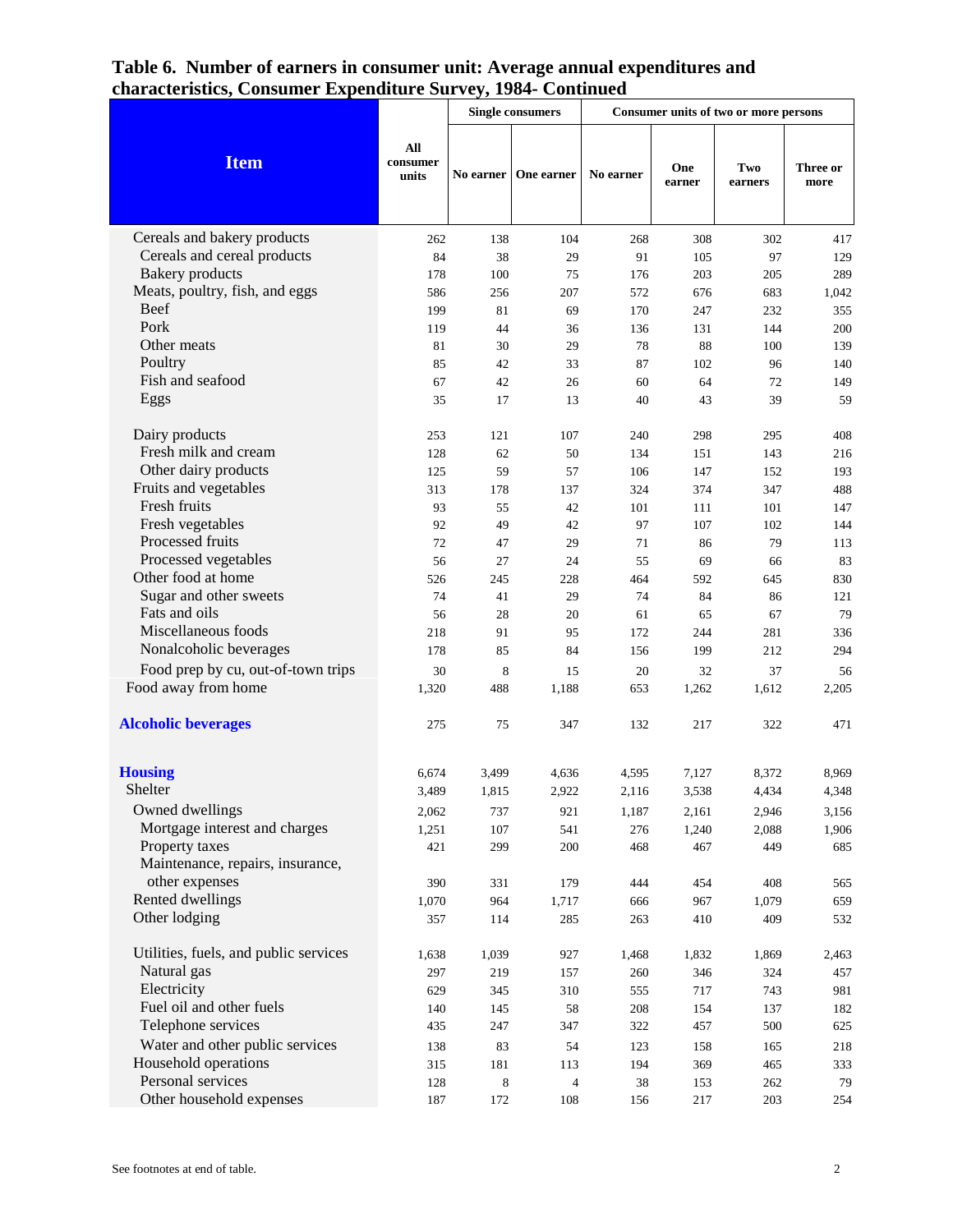|                                         |                          | <b>Single consumers</b> |                        | Consumer units of two or more persons |               |                |                  |
|-----------------------------------------|--------------------------|-------------------------|------------------------|---------------------------------------|---------------|----------------|------------------|
| <b>Item</b>                             | All<br>consumer<br>units |                         | No earner   One earner | No earner                             | One<br>earner | Two<br>earners | Three or<br>more |
|                                         |                          |                         |                        |                                       |               |                |                  |
| Housekeeping supplies                   | 307                      | 152                     | 143                    | 290                                   | 349           | 366            | 464              |
| Laundry and cleaning supplies           | 87                       | 35                      | 36                     | 80                                    | 106           | 100            | 149              |
| Other household products                | 134                      | 56                      | 51                     | 123                                   | 157           | 167            | 201              |
| Postage and stationery                  | 86                       | 61                      | 57                     | 87                                    | 87            | 99             | 114              |
| Household furnishings and equipment     | 926                      | 312                     | 531                    | 526                                   | 1,038         | 1,238          | 1,361            |
| Household textiles                      | 86                       | 63                      | 49                     | 61                                    | 98            | 102            | 117              |
| Furniture                               | 270                      | 69                      | 182                    | 142                                   | 269           | 403            | 324              |
| Floor coverings                         | 78                       | 27                      | 10                     | 47                                    | 157           | 83             | 93               |
| Major appliances                        | 143                      | 58                      | 70                     | 96                                    | 152           | 196            | 213              |
| Small appliances, miscellaneous         |                          |                         |                        |                                       |               |                |                  |
| housewares                              | 67                       | 22                      | 42                     | 54                                    | 59            | 88             | 115              |
| Miscellaneous household equipment       | 282                      | 74                      | 177                    | 126                                   | 303           | 367            | 499              |
| <b>Apparel and services</b>             | 1,319                    | 393                     | 937                    | 754                                   | 1,435         | 1,647          | 2,132            |
| Men and boys                            | 350                      | 66                      | 242                    | 198                                   | 372           | 444            | 607              |
| Men, 16 and over                        | 280                      | 63                      | 227                    | 161                                   | 264           | 348            | 509              |
| Boys, 2 to 15                           | 70                       | 3                       | 15                     | 37                                    | 108           | 96             | 98               |
| Women and girls                         | 524                      | 217                     | 343                    | 274                                   | 587           | 640            | 863              |
| Women, 16 and over                      | 444                      | 207                     | 335                    | 244                                   | 467           | 528            | 739              |
| Girls, 2 to 15                          | 79                       | 10                      | 8                      | 30                                    | 121           | 112            | 125              |
| Children under 2                        | 50                       | $\overline{4}$          | $\,$ 8 $\,$            | 29                                    | 73            | 79             | 50               |
| Footwear                                | 185                      | 42                      | 122                    | 141                                   | 219           | 223            | 285              |
| Other apparel products and services     | 211                      | 64                      | 222                    | 112                                   | 183           | 261            | 326              |
| <b>Transportation</b>                   | 4,304                    | 1,089                   | 2,991                  | 2,229                                 | 4,055         | 5,667          | 7,829            |
| Vehicle purchases (net outlay)          | 1,813                    | 261                     | 1,224                  | 804                                   | 1,648         | 2,483          | 3,498            |
| Cars and trucks, new                    | 1,030                    | 210                     | 728                    | 522                                   | 925           | 1,455          | 1,700            |
| Cars and trucks, used                   | 756                      | 50                      | 465                    | 279                                   | 707           | 993            | 1,735            |
| Other vehicles                          | 27                       | $\mathbf{0}$            | 30                     | $\overline{4}$                        | 15            | 35             | 63               |
| Gasoline and motor oil                  | 1.058                    | 302                     | 701                    | 639                                   | 1,065         | 1,338          | 1,896            |
| Other vehicle expenses                  | 1,178                    | 328                     | $804\,$                | 640                                   | 1,092         | 1,558          | 2,118            |
| Vehicle finance charges                 | 213                      | 14                      | 122                    | 51                                    | 180           | 326            | 427              |
| Maintenance and repairs                 | 481                      | 151                     | 357                    | 265                                   | 467           | 637            | 757              |
| Vehicle insurance                       | 349                      | 127                     | 217                    | 263                                   | 328           | 421            | 681              |
| Vehicle rental, leases, licenses, other |                          |                         |                        |                                       |               |                |                  |
| charges                                 | 134                      | 37                      | 108                    | 62                                    | 117           | 174            | 252              |
| Public transportation                   | 255                      | 197                     | 261                    | 146                                   | 251           | 287            | 317              |
| <b>Health care</b>                      | 1,049                    | 875                     | 480                    | 1,411                                 | 1,185         | 1,075          | 1,460            |
| Health insurance                        | 370                      | 340                     | 143                    | 591                                   | 411           | 370            | 480              |
| Medical services                        | 454                      | 289                     | 226                    | 457                                   | 533           | 496            | 712              |
| Drugs                                   | 167                      | 172                     | 82                     | 280                                   | 183           | 155            | 197              |
| Medical supplies                        | 58                       | 74                      | 29                     | 84                                    | 58            | 54             | 71               |
| <b>Entertainment</b>                    | 1,055                    | 284                     | 858                    | 439                                   | 1,082         | 1,382          | 1,656            |
| Fees and admissions                     | 313                      | 96                      | 301                    | 135                                   | 327           | 369            | 516              |
| Television, radios, sound equipment     | 322                      | 112                     | 291                    | 152                                   | 274           | 431            | 492              |
| Pets, toys, and playground equipment    | 190                      | 54                      | 116                    | 91                                    | 229           | 257            | 254              |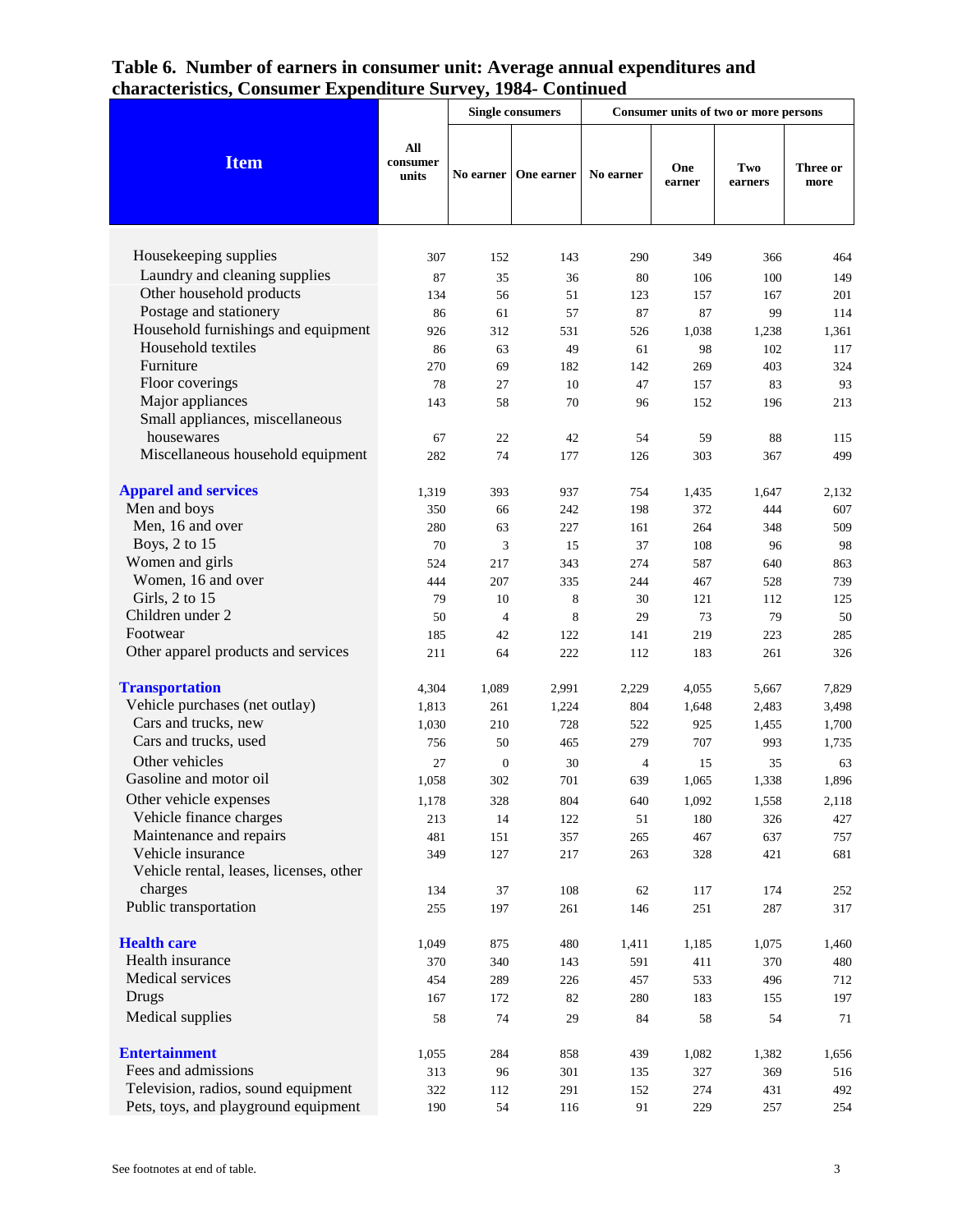|                                                                     |                          | <b>Single consumers</b> |            | Consumer units of two or more persons |               |                |                  |
|---------------------------------------------------------------------|--------------------------|-------------------------|------------|---------------------------------------|---------------|----------------|------------------|
| <b>Item</b>                                                         | All<br>consumer<br>units | No earner               | One earner | No earner                             | One<br>earner | Two<br>earners | Three or<br>more |
| Other supplies, equipment, and services                             | 230                      | 22                      | 150        | 60                                    | 251           | 325            | 394              |
| <b>Personal care products and services</b>                          | 289                      | 143                     | 187        | 207                                   | 290           | 359            | 455              |
| <b>Reading</b>                                                      | 132                      | 74                      | 117        | 92                                    | 135           | 154            | 179              |
| <b>Education</b>                                                    | 303                      | 137                     | 328        | 96                                    | 266           | 330            | 611              |
| <b>Tobacco products and smoking</b><br>supplies                     | 228                      | 88                      | 144        | 170                                   | 252           | 275            | 370              |
| <b>Miscellaneous</b>                                                | 451                      | 147                     | 499        | 185                                   | 427           | 563            | 626              |
| <b>Cash contributions</b>                                           | 706                      | 369                     | 533        | 520                                   | 638           | 814            | 1,290            |
| <b>Personal insurance and pensions</b>                              | 1,897                    | 87                      | 1,437      | 177                                   | 1,682         | 2,802          | 3,678            |
| Life and other personal insurance                                   | 300                      | 59                      | 174        | 163                                   | 293           | 413            | 533              |
| Pensions and Social Security                                        | 1,598                    | 28                      | 1,264      | 14                                    | 1,388         | 2,389          | 3,145            |
| Sources of income and taxes: 1                                      |                          |                         |            |                                       |               |                |                  |
| <b>Money income before taxes</b>                                    | 23,464                   | 7,960                   | 17,147     | 11,737                                | 22,204        | 30,561         | 38,652           |
| Wages and salaries                                                  | 18,178                   | NA                      | 14,378     | NA                                    | 16,047        | 27,086         | 33,429           |
| Self-employment income<br>Social Security, private and              | 1,123                    | <b>NA</b>               | 959        | NA.                                   | 1,080         | 1,293          | 2,936            |
| government retirement<br>Interest, dividends, rental income, other  | 2,420                    | 5,800                   | 513        | 8,604                                 | 2,916         | 867            | 887              |
| property income<br>Unemployment and workers'                        | 938                      | 1,441                   | 872        | 1,574                                 | 1,183         | 600            | 609              |
| compensation, veterans' benefits<br>Public assistance, supplemental | 282                      | 174                     | 85         | 326                                   | 307           | 353            | 399              |
| security income, food stamps                                        | 252                      | 331                     | 34         | 1,076                                 | 326           | 100            | 132              |
| Regular contributions for support                                   | 191                      | 198                     | 182        | 135                                   | 250           | 176            | 183              |
| Other income                                                        | 81                       | 17                      | 123        | 23                                    | 95            | 87             | 77               |
| Personal taxes <sup>1</sup>                                         | 2,227                    | 349                     | 2,266      | 311                                   | 1,877         | 3,088          | 3,541            |
| Federal income taxes                                                | 1,733                    | 224                     | 1,820      | 232                                   | 1,436         | 2,406          | 2,752            |
| State and local income taxes                                        | 431                      | 42                      | 424        | 32                                    | 363           | 617            | 694              |
| Other taxes                                                         | 63                       | 83                      | 23         | 46                                    | 79            | 65             | 96               |
| Income after taxes <sup>1</sup>                                     | 21,237                   | 7,612                   | 14,881     | 11,427                                | 20,327        | 27,473         | 35,111           |
| <b>Addenda:</b>                                                     |                          |                         |            |                                       |               |                |                  |
| Net change in total assets                                          | 2,391                    | 1,210                   | 1,319      | $-2,349$                              | 4,094         | 3,312          | 3,771            |
| Net change in total liabilities                                     | 1,201                    | $-384$                  | 740        | $-213$                                | 1,308         | 2,320          | 1,201            |